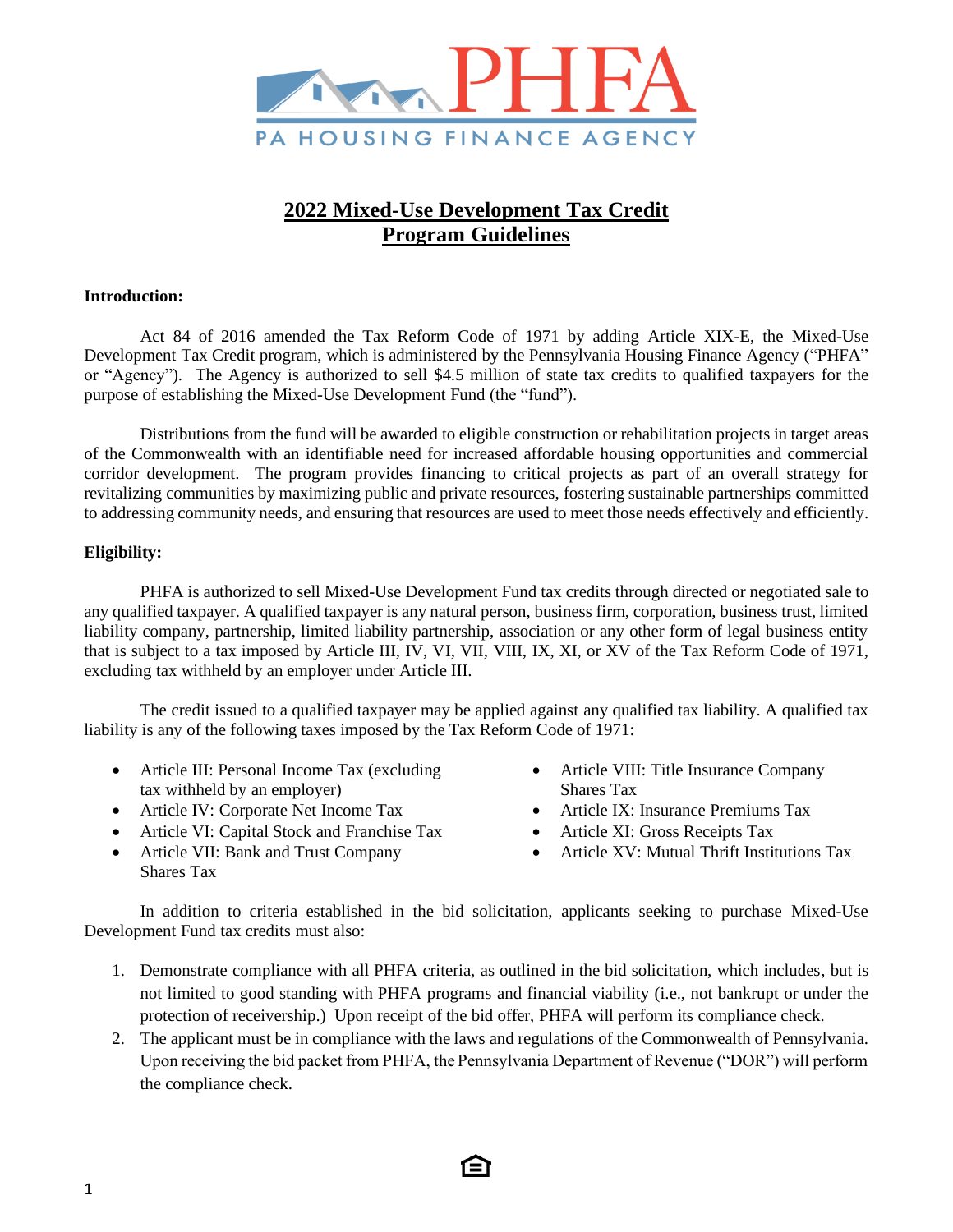#### **Application and Sale Process:**

PHFA will develop specific bid criteria, an application, and an application timeframe. The bid criteria and application will be made available to the general public and targeted markets on or before June 13, 2022, and shall be posted on the Agency's website [\(here\)](https://www.phfa.org/mhp/developers/loans.aspx)

While specific instructions to applicants will be set forth on the website, the process and timeline will generally be as follows:

- June 13, 2022: Invitations for the bids to be submitted by eligible taxpayers is announced and application form is available on the Agency website.
- July 15, 2022: 2 pm- All bids and required materials must be received by the Agency.

A preliminary draft template of the Application for Purchase of Tax Credits is included as Appendix A. PHFA may obtain additional information and supplemental details which may impact the bid process on or around July 15, 2022. In this regard, PHFA reserves the right to amend the bid process accordingly. This may include establishment of a minimum price per tax credit, a maximum amount per applicant, and other criteria. Under the provisions of the sale and in accordance with PHFA guidance, all qualified taxpayers seeking credits will be required to submit an irrevocable offer to PHFA. The Agency reserves the right to terminate, suspend, amend or withdraw the bid solicitation and may reject all bids in the event it does not receive sufficient bids or in the event the bids result in a minimum raise of less than the established reserve.

In accordance with the law, bids providing maximum benefit and return to the Commonwealth will be favored. Additional criteria to be used by PHFA in making awards may include the following: nature of proposed pay in structure; limited third party fees and costs; geographic distribution; distribution among different types of taxpayer entities.

#### **Selection and Disbursement:**

Provided that sufficient bids have been received, and contingent upon DOR review and approval of all compliance matters, tax credit awards are expected to be made within ninety (90) days of the close of the bidding period. Upon acceptance of an offer for the purchase of a tax credit, PHFA shall provide written notification of approval, including the amount of tax credit to be allocated. Award recipients shall deposit a capital commitment equal to 100 percent of the total amount to be paid for the purchase of the credit with PHFA in accordance with instructions from PHFA (in no event shall the funding be deposited more than ninety (90) days from the date of approval.) Upon receipt of payment, the taxpayer will receive the corresponding tax credit certificate from PHFA.

Failure to deposit the required capital commitment within the prescribed timeframe may result in the following:

- Withholding of the tax credit certificate;
- Commonwealth debarment, forfeiture or liquidation of any pledged collateral
- The recapture and reallocation of the credits;
- A penalty assessment equal to 10% of the unpaid capital contribution in addition to any costs and fees incurred by PHFA. If a penalty is assessed, such penalty shall be paid to PHFA within thirty (30) days after a written demand for payment is made by first class mail.

A taxpayer that defaults on payment of the capital contribution may, after receipt of notice of penalty, avoid such penalty by transferring any tax credit allocation to another qualified taxpayer within thirty (30) days of the date that the capital contribution was due to PHFA or the date specified in the default letter. Any transferee must

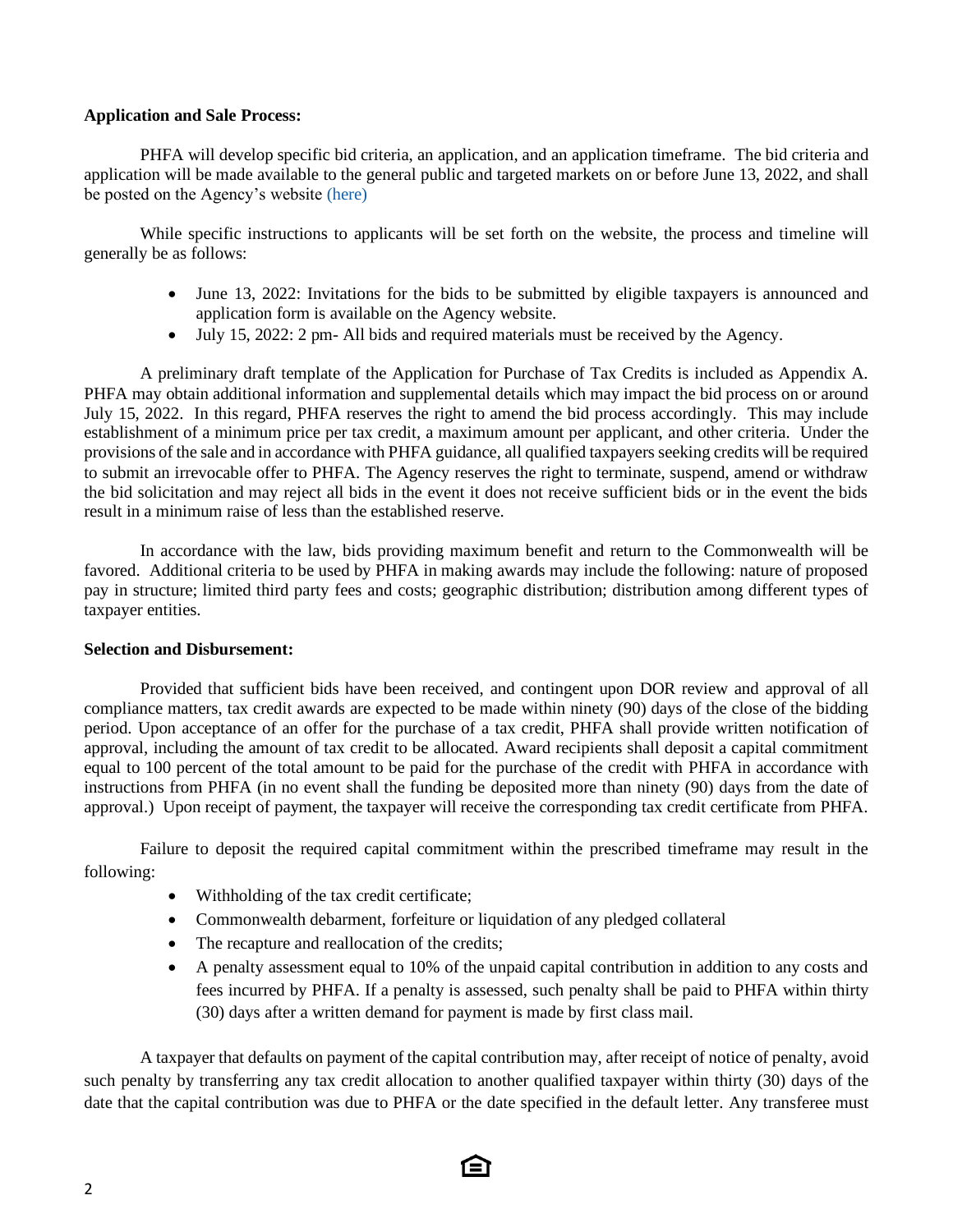comply with all guidance issued by PHFA regarding the credit and must tender the required capital payment within thirty (30) days of the date of transfer.

Upon issuance of the tax credit, PHFA will provide a copy of the credit certificate and a credit reconciliation workbook to DOR in the format prescribed by DOR to upload the credit to the appropriate account and track credit utilization.

### **Claiming the Tax Credit:**

A taxpayer may claim a tax credit against any qualified tax liability upon presenting a tax credit certificate verified by PHFA to DOR. The tax credit certificate must be presented to both PHFA and DOR no later than the last day of the second calendar month of the calendar year in which the credit is available to claim the tax credit.

#### **Guidelines for Tax Credit Use:**

A tax credit received by DOR in a taxable year shall first be applied against the taxpayer's qualified tax liability for the current taxable year as of the date on which the tax credit was issued before any carried over tax credits can be applied against any qualified tax liability.

- The taxpayer entity may carry forward any unused tax credits for no more than the seven succeeding taxable years. Each year in which the credit is carried forward, the amount of tax credit will be reduced by the cumulative amount that was used in the immediately preceding tax year.
- The tax credit may not be carried back and is not refundable.

#### **Sale or Assignment**:

The tax credit may be sold or assigned in whole or in part to another qualified taxpayer after receiving approval from PHFA, which consists of a tax compliance verification on the seller conducted by the Department of Revenue and an evaluation by PHFA to ensure that the Buyer is in good standing with PHFA criteria. Notification of proposed sale or assignment of tax credits must be submitted at least sixty (60) days in advance of any sale or transfer, with all requisite information required by PHFA (including all information contained on the **APPLICATION FOR PURCHASE OF TAX CREDITS** and upon submission outlining all costs and fees charged in the transaction.) PHFA and DOR will review for compliance with all established criteria and will advise the proposed purchaser or assignee if the sale or transfer has been approved. Third party costs and fees may be limited in these transactions.

- A purchased or assigned tax credit may be applied to 100 percent of the tax liability of the purchaser or assignee.
- The purchaser or assignee shall claim the tax credit in the year in which the purchase or assignment is made and may not carryover, carryback, receive a refund, re-sell or re-assign the tax credit.
- Pass-through Entities:
	- o Upon receipt of an award of tax credits, a pass-through entity may elect, in writing and upon PHFA and DOR approval, to transfer all or a portion of unused tax credits to shareholders, members or partners in proportion to the share of the entity's distributive income to which the particular shareholder, member or partner is entitled.
	- o The transferred tax credit must be claimed in the taxable year in which the transfer is made and is not eligible for carryover, carry back, refund, sale or assignment.
	- o Such tax credit may not be used for the same qualified expenditures by the shareholder, member or partner and the pass-through entity

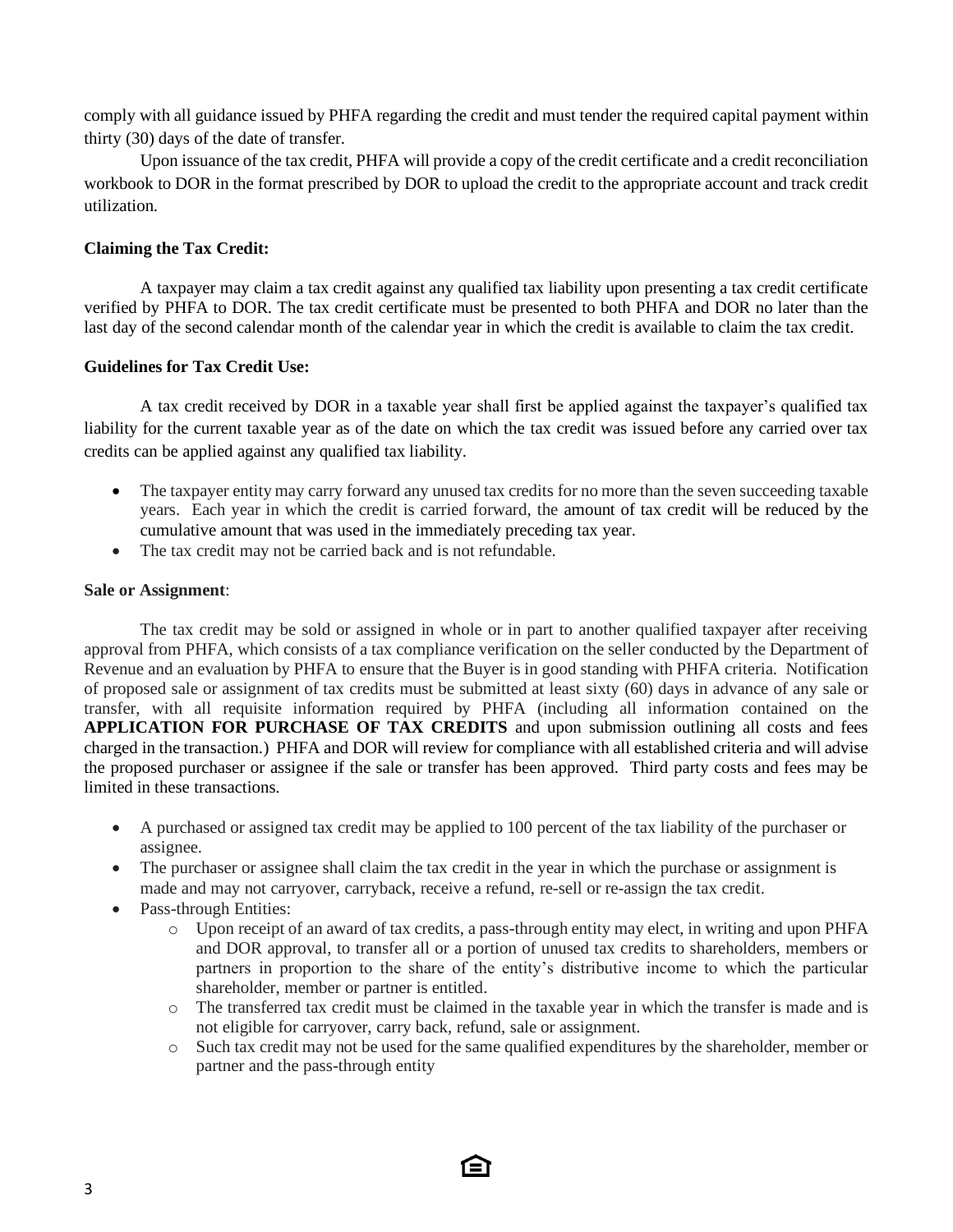#### **Annual Reporting Requirement:**

Mixed-Use Development tax credit recipients, purchasers or assignees shall file the Tax Credit and Tax Benefit Accountability Report within 45 days of filing an annual tax return, beginning the first year the tax credit or tax benefit is awarded and ending after the credit or benefit has been fully utilized. The report can be accessed at the following link: [Tax Credit and Tax Benefit Accountability Report.](https://www.revenue.pa.gov/IncentivesCreditsPrograms/CreditAccountability/Pages/default.aspx)

#### **Supplemental Information and Materials**:

Upon the sale of Mixed-Use Development tax credits, the Agency will establish the Community Revitalization Fund. This fund will be used to provide financing to projects meeting the goals of the Mixed-Use Development program. Specific application information about the criteria to be used by the Agency in evaluating and selecting projects for financing under the Community Revitalization Fund Program will be made available by the Agency on its website and through public announcement of availability of funds.

臼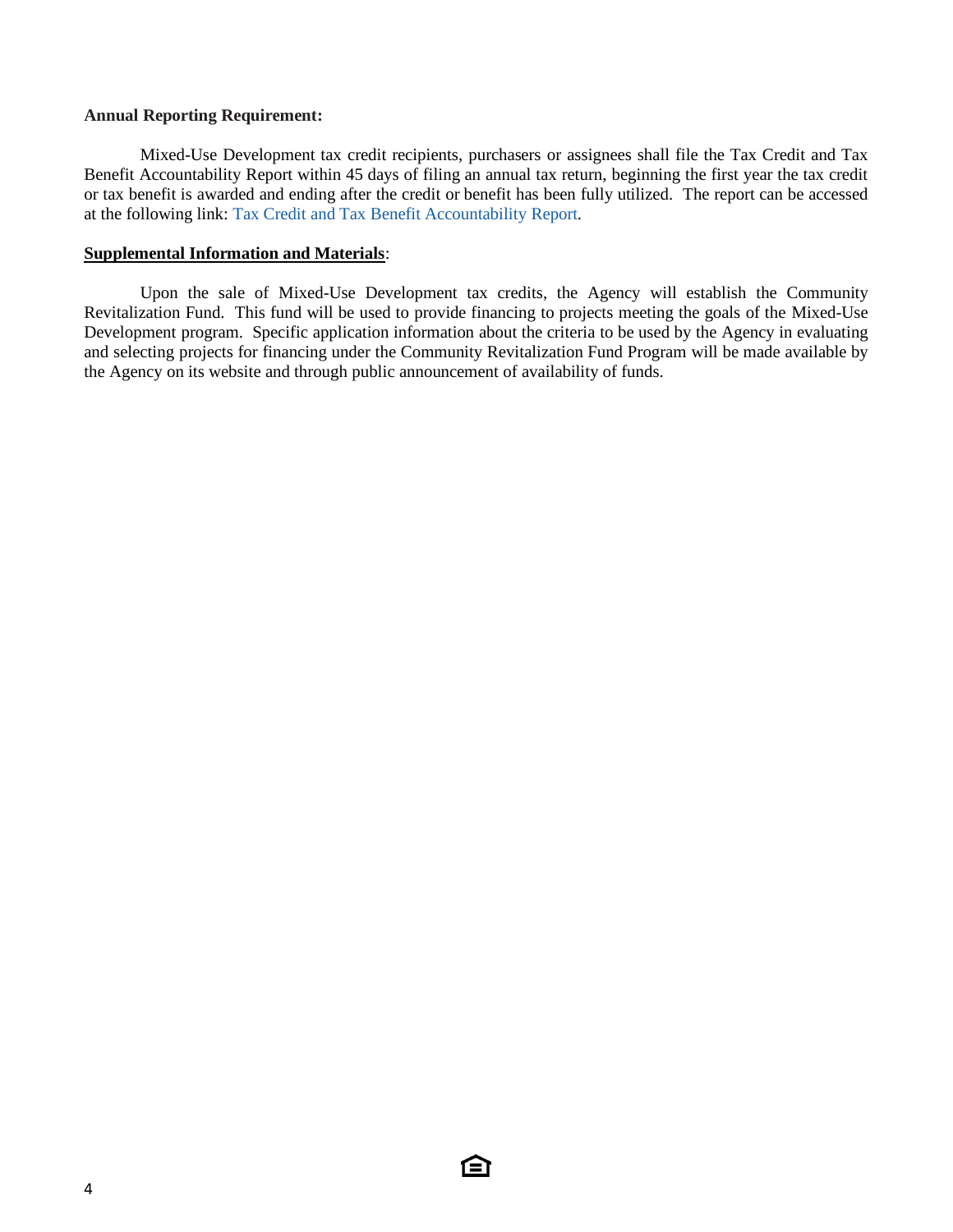# **APPLICATION FOR PURCHASE OF MIXED-USE DEVELOPMENT TAX CREDITS**

| 1. Name of Purchaser (Qualified Taxpayer)                                    |                                                                                 |  |  |
|------------------------------------------------------------------------------|---------------------------------------------------------------------------------|--|--|
| 2. Address – Street                                                          |                                                                                 |  |  |
| City, State, ZIP                                                             |                                                                                 |  |  |
| 3. Federal employer identification number (EIN)                              | 4. NAIC number                                                                  |  |  |
| 5. Contact Person of Qualified Taxpayer                                      | 6. Phone and Email of Contact Person                                            |  |  |
| 7. PA Department of Revenue ID Number                                        | 8. PA Sales and Use Tax License Number                                          |  |  |
| 9. PA Employer Withholding Account Number                                    | PA<br>10.<br>Unemployment<br>Compensation<br>Number                             |  |  |
| 11. Face amount of Tax Credits Purchaser<br>irrevocably commits to purchase: | 12. Purchase price of Tax Credits Purchaser<br>irrevocably commits to purchase: |  |  |

| 1. Name of Purchaser (Qualified Taxpayer)                                    |                                                                                |  |  |
|------------------------------------------------------------------------------|--------------------------------------------------------------------------------|--|--|
| 2. Address – Street                                                          |                                                                                |  |  |
| City, State, ZIP                                                             |                                                                                |  |  |
| 3. Federal employer identification number (EIN)                              | 4. NAIC number                                                                 |  |  |
| 5. Contact Person of Qualified Taxpayer                                      | 6. Phone and Email of Contact Person                                           |  |  |
| 7. PA Department of Revenue ID Number:                                       | 8. PA Sales and Use Tax License Number:                                        |  |  |
| 9. PA Employer Withholding Account Number:                                   | PA<br>10.<br>Unemployment<br>Compensation<br>Number:                           |  |  |
| 11. Face amount of Tax Credits Purchaser<br>irrevocably commits to purchase: | 12. Purchase price of Tax Credits Purchaser<br>irrevocably commits to purchase |  |  |

臼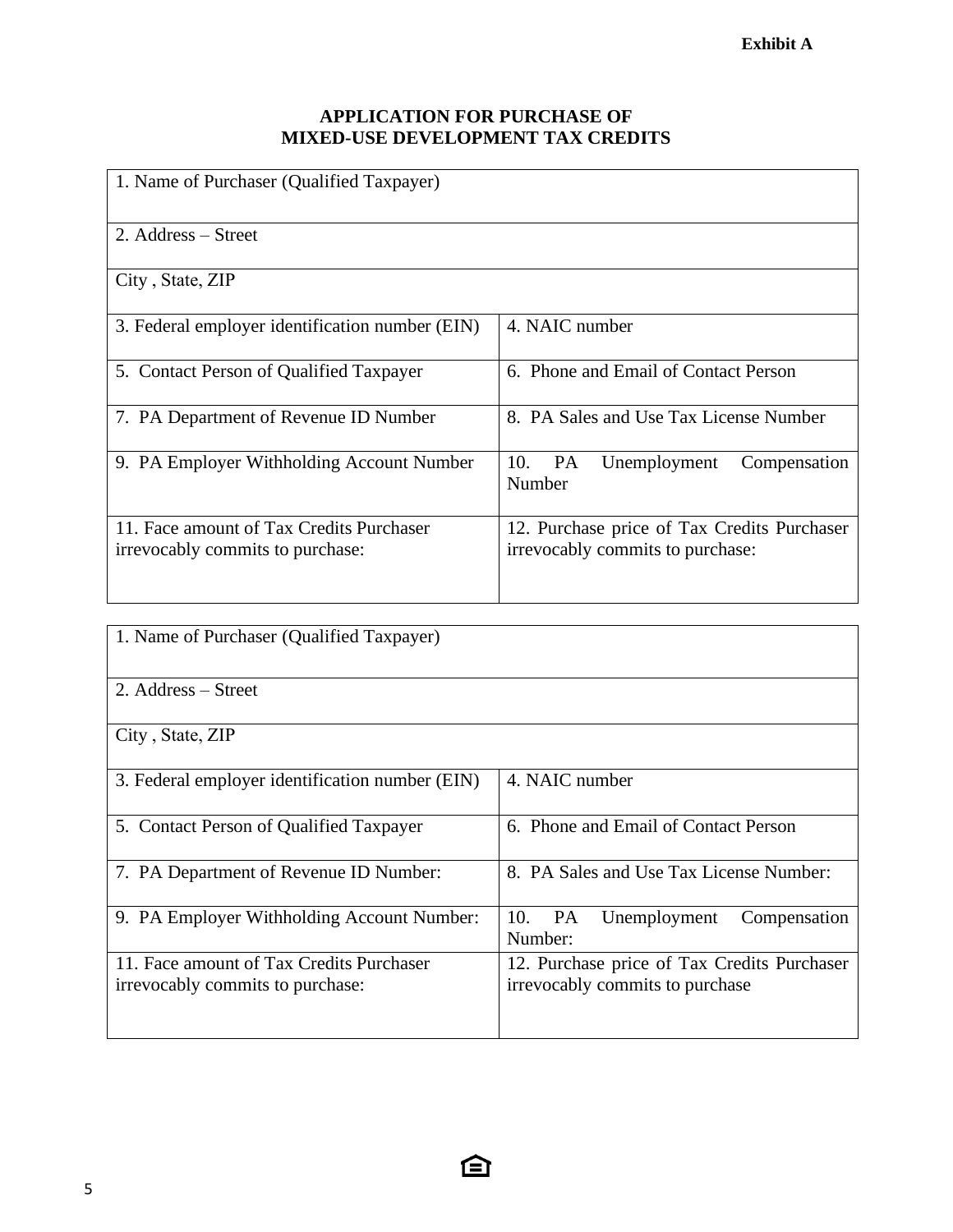| THE UNDERSIGNED OFFICER OF<br>("Purchaser"), being duly sworn, Participating Purchaser (a Qualified Taxpayer)<br>hereby irrevocably commits Purchaser to purchase the face amount of Tax Credits for the purchase price set forth<br>in Subsection XXX subject to the transaction closing by December 31, 2022.<br>The Qualified Taxpayer acknowledges that in order to become a Purchaser participating in the Mixed-Use<br>Development Tax Credit Program, the Qualified Taxpayer must be in compliance with PHFA requirements, and<br>the laws and regulations of the Commonwealth of Pennsylvania, to the satisfaction of the Department of Revenue. |                                      |
|----------------------------------------------------------------------------------------------------------------------------------------------------------------------------------------------------------------------------------------------------------------------------------------------------------------------------------------------------------------------------------------------------------------------------------------------------------------------------------------------------------------------------------------------------------------------------------------------------------------------------------------------------------|--------------------------------------|
|                                                                                                                                                                                                                                                                                                                                                                                                                                                                                                                                                                                                                                                          | Signature                            |
|                                                                                                                                                                                                                                                                                                                                                                                                                                                                                                                                                                                                                                                          | Printed name and title               |
|                                                                                                                                                                                                                                                                                                                                                                                                                                                                                                                                                                                                                                                          | Daytime phone (Area code and number) |
|                                                                                                                                                                                                                                                                                                                                                                                                                                                                                                                                                                                                                                                          |                                      |
| County of League and County of League and County of League and County of League and County of League and County of League and County of League and County of League and County of League and County of League and County of Le                                                                                                                                                                                                                                                                                                                                                                                                                           |                                      |
| Subscribed and sworn to before me this _____ day of _________, 2022.                                                                                                                                                                                                                                                                                                                                                                                                                                                                                                                                                                                     |                                      |
| (Notary Seal)                                                                                                                                                                                                                                                                                                                                                                                                                                                                                                                                                                                                                                            |                                      |
|                                                                                                                                                                                                                                                                                                                                                                                                                                                                                                                                                                                                                                                          | Signature of Notary Public           |
|                                                                                                                                                                                                                                                                                                                                                                                                                                                                                                                                                                                                                                                          | My commission expires                |

臼